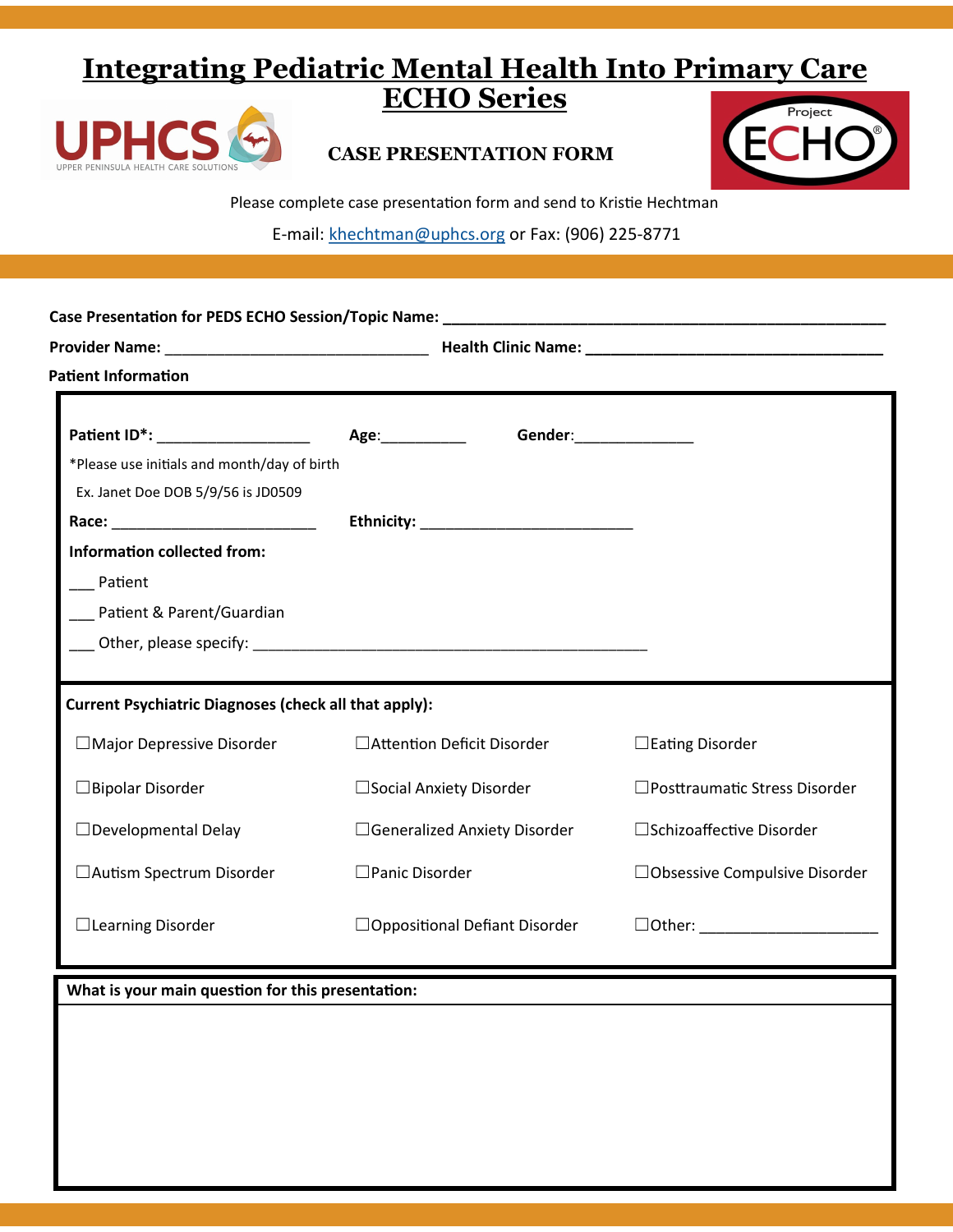### **Integrating Pediatric Mental Health Into Primary Care ECHO Series**

**History of present illness:**

**Additional relevant information for case (current therapy, school support, behavioral interventions):**

**Developmental History (Pregnancy, birth, milestones, concerns) :**

**Medical History :**

**Trauma History (Caregiver separation, relational stressors, abuse, violence):**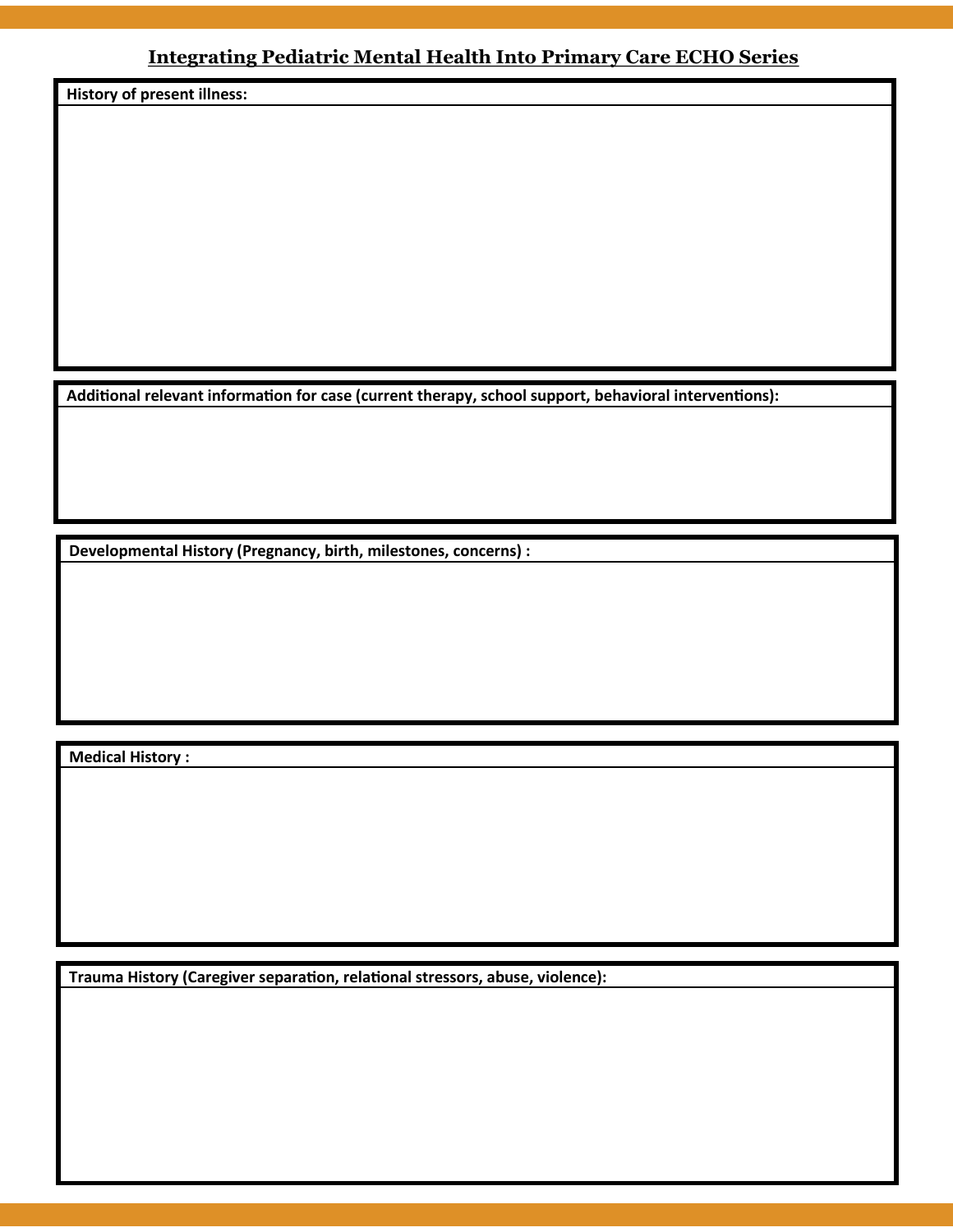## **Integrating Pediatric Mental Health Into Primary Care ECHO Series**

| <b>Mother:</b> |  |
|----------------|--|
| Father:        |  |
| Siblings:      |  |
| Other:         |  |

#### **Social History**

| <b>Current living situation:</b>                                 |                                                                               |
|------------------------------------------------------------------|-------------------------------------------------------------------------------|
|                                                                  |                                                                               |
|                                                                  |                                                                               |
| <b>DHS Involvement:</b>                                          | $\Box$ No<br>Yes                                                              |
|                                                                  |                                                                               |
| <b>Current School Placement:</b>                                 | 504 Plan Current Grade Level<br>$\Box$ iep $\Box$                             |
|                                                                  |                                                                               |
| <b>History of School Challenges</b><br>and/or Current Stressors: |                                                                               |
| <b>Current Substance Use:</b>                                    | Alcohol (> 3 Drinks/Day) $\Box$ RX $\Box$ Methamphetamine $\Box$<br>Marijuana |
|                                                                  | Other                                                                         |
| <b>Mental Health Screen Scores:</b>                              |                                                                               |

#### **Current Medications (Rx, PRN, OTC, Herbals, etc.)**

| <b>Name</b> | Strength | <b>Sig</b> | Indication | <b>Start</b><br>Date |
|-------------|----------|------------|------------|----------------------|
|             |          |            |            |                      |
|             |          |            |            |                      |
|             |          |            |            |                      |
|             |          |            |            |                      |
|             |          |            |            |                      |
|             |          |            |            |                      |

### **Previous Psychiatric Medication Trials**

| Name | Strength | <b>Response/Side effects</b> |
|------|----------|------------------------------|
|      |          |                              |
|      |          |                              |
|      |          |                              |
|      |          |                              |
|      |          |                              |